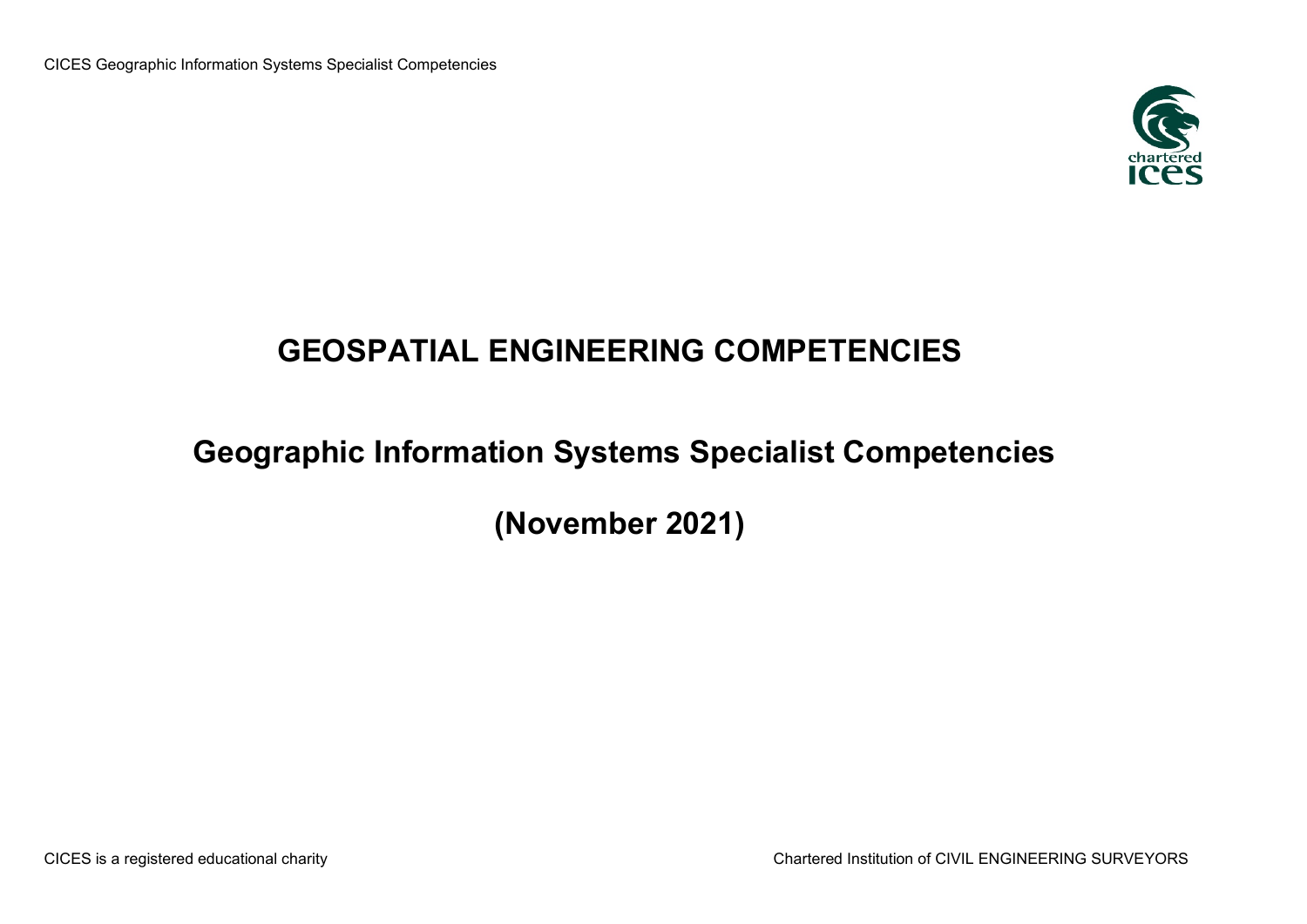Notes:

Each of the activities under the competencies must be signed-off to the standard that the applicant has achieved – more details and explanation of the levels (A, K, E and B) are contained in the [quick guide to competencies.](https://www.cices.org/content/uploads/2021/08/Quick-Guide-to-Competencies.pdf)

Optimum standards of competencies:

These are the optimum levels of achievement that an applicant needs to achieve for the grades of Technical Member or Member.

The optimum standard is given against each activity statement

There is a little flex in the optimum standards, so if an applicant is not able to achieve the optimum standard in a few activities, this can be balanced out by exceeding the optimum standard elsewhere in the competencies.

Experienced applicants may be able to sign off all the competencies in one go, but we would expect trainees and apprentices to do this over the duration of their training period. Competencies may be updated annually, so if you are working on a particular revision you should be aware that you need to be familiar with the latest revision at the time of review and may be questioned on these.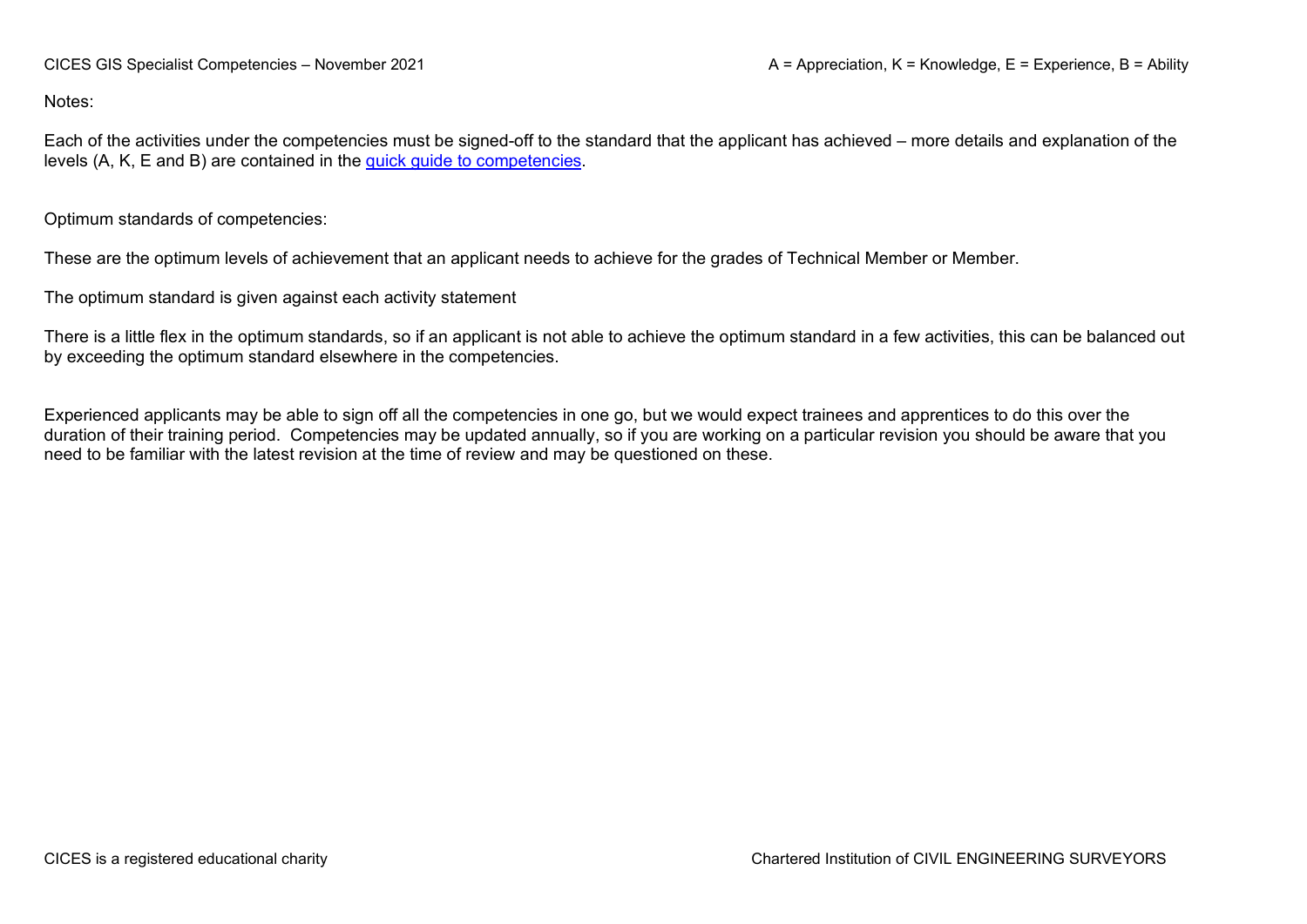| <b>GIS01</b> |                                   | <b>Competency</b>     | <b>Geospatial Data capture &amp; processing in GIS</b>                                                                                                                                                                                                                                                                                                     |   |                    |             |   |  |
|--------------|-----------------------------------|-----------------------|------------------------------------------------------------------------------------------------------------------------------------------------------------------------------------------------------------------------------------------------------------------------------------------------------------------------------------------------------------|---|--------------------|-------------|---|--|
|              |                                   |                       |                                                                                                                                                                                                                                                                                                                                                            |   | Date of assessment |             |   |  |
|              | <b>Optimum Standard</b>           |                       |                                                                                                                                                                                                                                                                                                                                                            |   |                    |             |   |  |
| <b>ITEM</b>  | <b>TECHNICAL</b><br><b>MEMBER</b> | <b>MEMBER</b>         | <b>Activity Details</b>                                                                                                                                                                                                                                                                                                                                    | A | K                  | $\mathsf E$ | B |  |
| A            | E                                 | B                     | <b>Data Quality</b><br>1. Identify and discern data quality and<br>potential sources                                                                                                                                                                                                                                                                       |   |                    |             |   |  |
|              | K                                 | $\sf B$               | of errors eg capture sources, currency, accuracy<br>2. Identify and discern the purpose of<br>metadata (why it is important and what should be<br>included)                                                                                                                                                                                                |   |                    |             |   |  |
| B            | E<br>E<br>E<br>Е<br>K             | B<br>B<br>B<br>Β<br>Κ | <b>Creation of GIS data</b><br>Digitising / Creation of vector data<br>2. Importing CAD data<br>3. Import and registration of raster data<br>4. Import and geocoding of non-spatial data<br>5. Understanding the impact of importing and<br>converting on data quality                                                                                     |   |                    |             |   |  |
|              | Е                                 | B                     | 6. Data format conversion                                                                                                                                                                                                                                                                                                                                  |   |                    |             |   |  |
| $\mathsf{C}$ | Е                                 | B                     | Coordinate reference systems and projections<br>1. Horizontal coordinate systems and projections.<br>a. Global (sphere), regional (spheroid) and<br>local (plane) coordinate systems<br>b. Difference between<br>coordinate reference system (Grid<br>coordinates) and projection (Geographical<br>coordinates)<br>c. Geodetic datum<br>d. Vertical datums |   |                    |             |   |  |
|              | K                                 | K                     | 2. Understanding how coordinate systems relate to<br>data quality                                                                                                                                                                                                                                                                                          |   |                    |             |   |  |
|              | Е                                 | B                     | 3. Coordinate reference system<br>transformations and reprojections                                                                                                                                                                                                                                                                                        |   |                    |             |   |  |

CICES is a registered educational charity Chartered Institution of CIVIL ENGINEERING SURVEYORS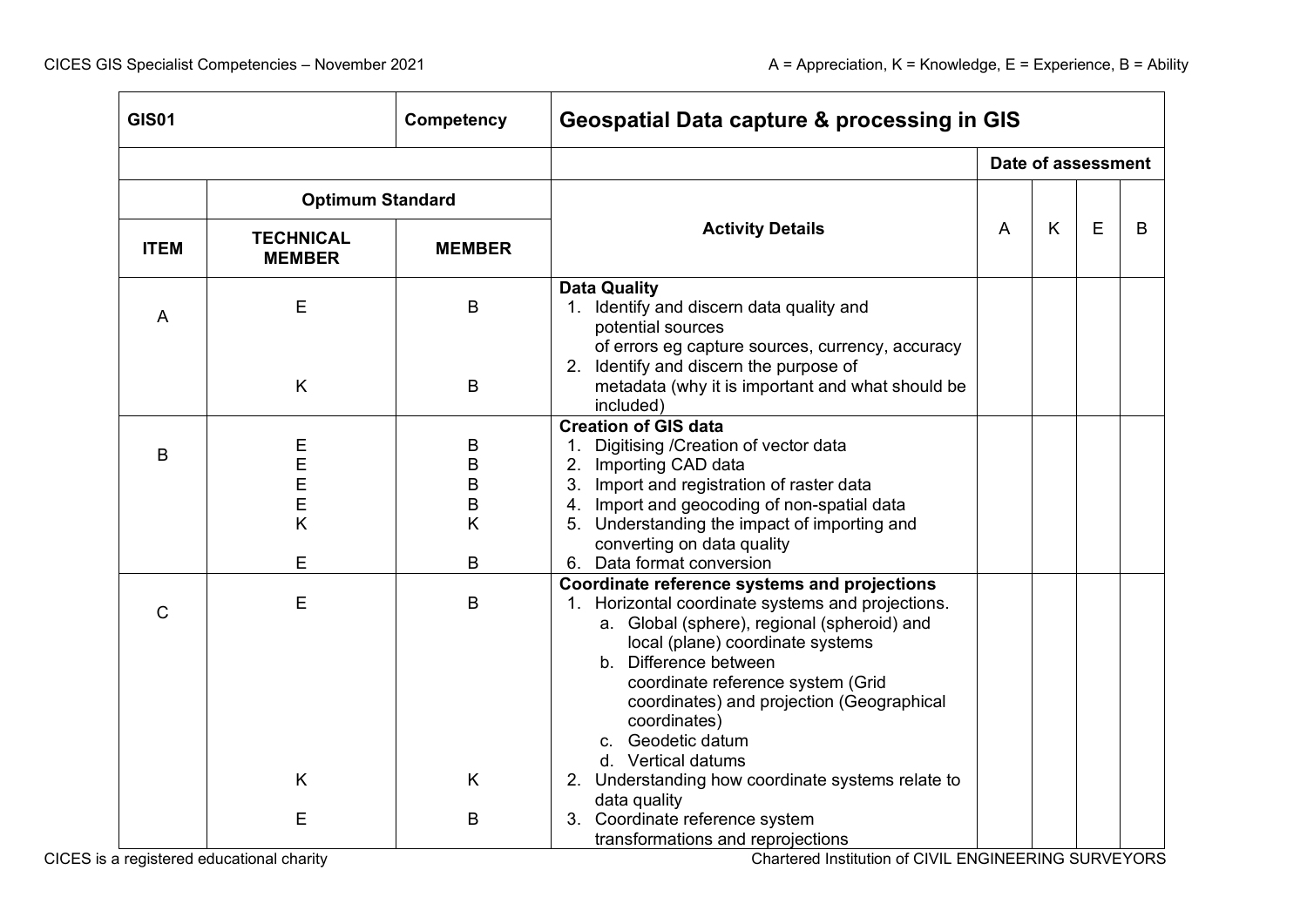|    | ĸ                      | E.                                             |                                        | 4. Indirect referencing systems eg Postcodes,<br>W3W, Google Plus, Linear reference systems                                                                                                                                                                                                                                                                                                                                                                                                                                                                                           |  |  |
|----|------------------------|------------------------------------------------|----------------------------------------|---------------------------------------------------------------------------------------------------------------------------------------------------------------------------------------------------------------------------------------------------------------------------------------------------------------------------------------------------------------------------------------------------------------------------------------------------------------------------------------------------------------------------------------------------------------------------------------|--|--|
|    |                        |                                                |                                        | Data capture sources                                                                                                                                                                                                                                                                                                                                                                                                                                                                                                                                                                  |  |  |
| D. | One at E the rest at K | One at B, another<br>at E and the rest<br>at K | 2.<br>3.<br>4.<br>5.<br>6.<br>7.<br>8. | Imagery data - eg, aerial sensors, handheld sens<br>ors, vehicle mounted sensors, satellite<br>mounted sensors<br>Survey data eg Total station,<br><b>GNSS, Terrestrial laser scanner</b><br>Laser scan data (LIDAR) eg Aerial<br>laser scanning, marine laser scanning,<br>vehicle mobile mapping, pedestrian mobile,<br><b>SLAM</b><br>Utility detection data eg GPR, Cat and Genny<br>Handheld mobile data device eg ArcGIS Field<br>Maps, Survey 123, Modern mobile capability<br>IoT eg APIs and data streams<br>Ground investigation eg GPR, boreholes,<br>geophysical<br>Other |  |  |

## GIS01: Geospatial Data capture & processing in GIS

| Name of Supervisor     | Name of Applicant |
|------------------------|-------------------|
| Supervisor's signature | Date              |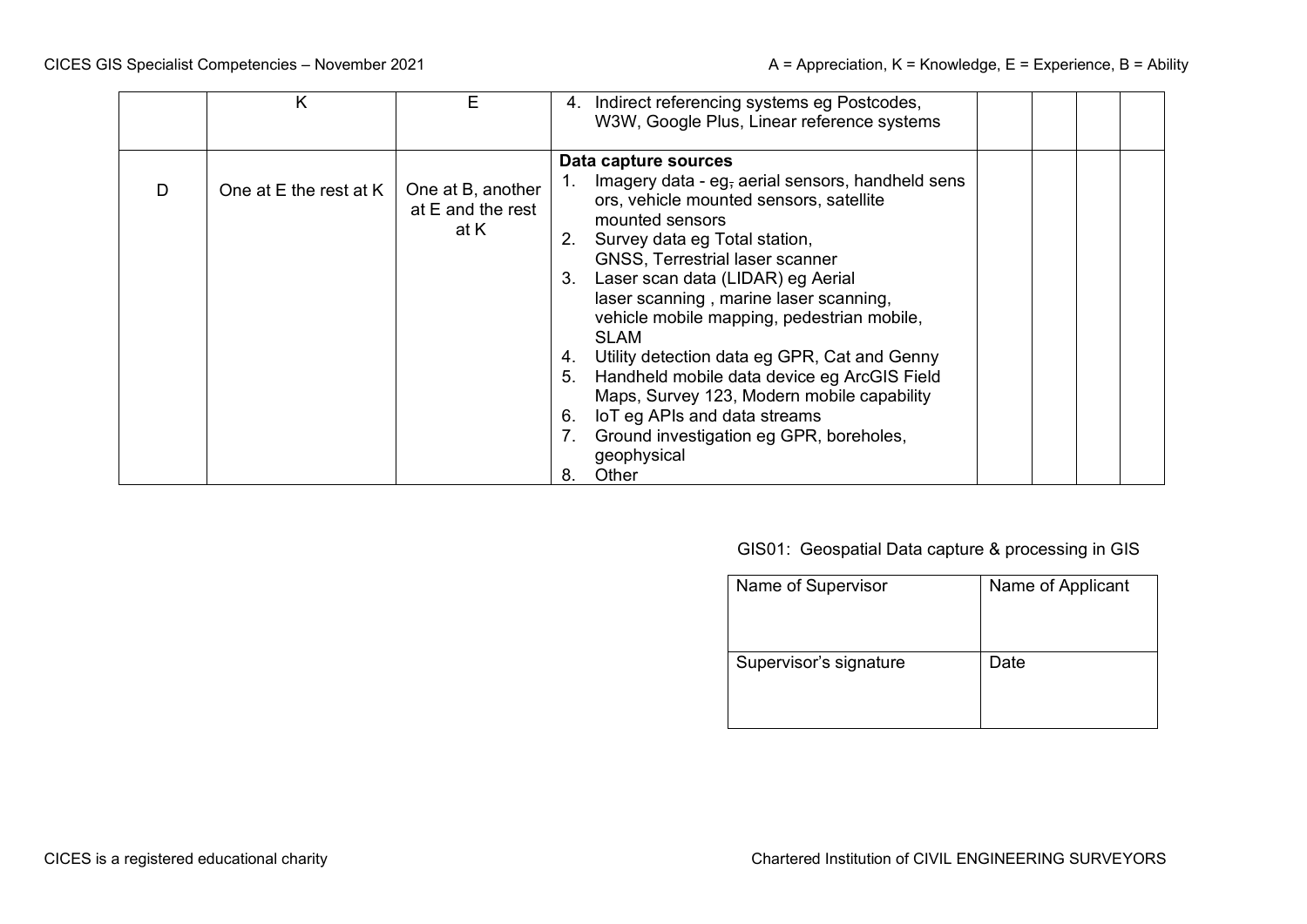| <b>GIS02</b><br>Competency |                                   |               | Data management                                                                                                                                                                         |   |   |                    |   |  |  |
|----------------------------|-----------------------------------|---------------|-----------------------------------------------------------------------------------------------------------------------------------------------------------------------------------------|---|---|--------------------|---|--|--|
|                            |                                   |               |                                                                                                                                                                                         |   |   | Date of assessment |   |  |  |
|                            | <b>Optimum Standard</b>           |               |                                                                                                                                                                                         |   |   |                    |   |  |  |
| <b>ITEM</b>                | <b>TECHNICAL</b><br><b>MEMBER</b> | <b>MEMBER</b> | <b>Activity Details</b>                                                                                                                                                                 | A | K | E                  | B |  |  |
| A                          | E                                 | B             | <b>Metadata</b><br>1. Producing, enriching and managing metadata                                                                                                                        |   |   |                    |   |  |  |
| B                          | E                                 | B             | <b>Standards</b><br>1. Information Management Standards applied to<br>GIS Data Management eg Gemini, ISO19115,<br><b>INSPIRE</b>                                                        |   |   |                    |   |  |  |
| C                          | E                                 | B             | Data types<br>1. Assessing the suitability and quality of vector and<br>raster data models and their applications                                                                       |   |   |                    |   |  |  |
| D                          | Е<br>K                            | B<br>B        | <b>Databases</b><br>1. File-based: GIS File types<br>2. Relational Databases eg SQL Server,                                                                                             |   |   |                    |   |  |  |
|                            | K<br>A                            | B<br>K        | PostgreSQL, etc<br>3. Handling unstructured data<br>4. Understanding of principles of master data<br>management                                                                         |   |   |                    |   |  |  |
| E                          | $\overline{A}$                    | B             | <b>Data Interoperability</b><br>1. Interoperability best practices during systems or<br>data integration eg data formats exchange<br>formats with particular attention to BIM, IOT, etc |   |   |                    |   |  |  |
| F                          | A                                 | K             | <b>Data Ethics</b><br>1. Policy and best practices eg Locus charter                                                                                                                     |   |   |                    |   |  |  |
| G                          | A                                 | K             | <b>Data Security</b><br>1. Policy and best practices eg ISO 27001 and<br><b>GDPR</b>                                                                                                    |   |   |                    |   |  |  |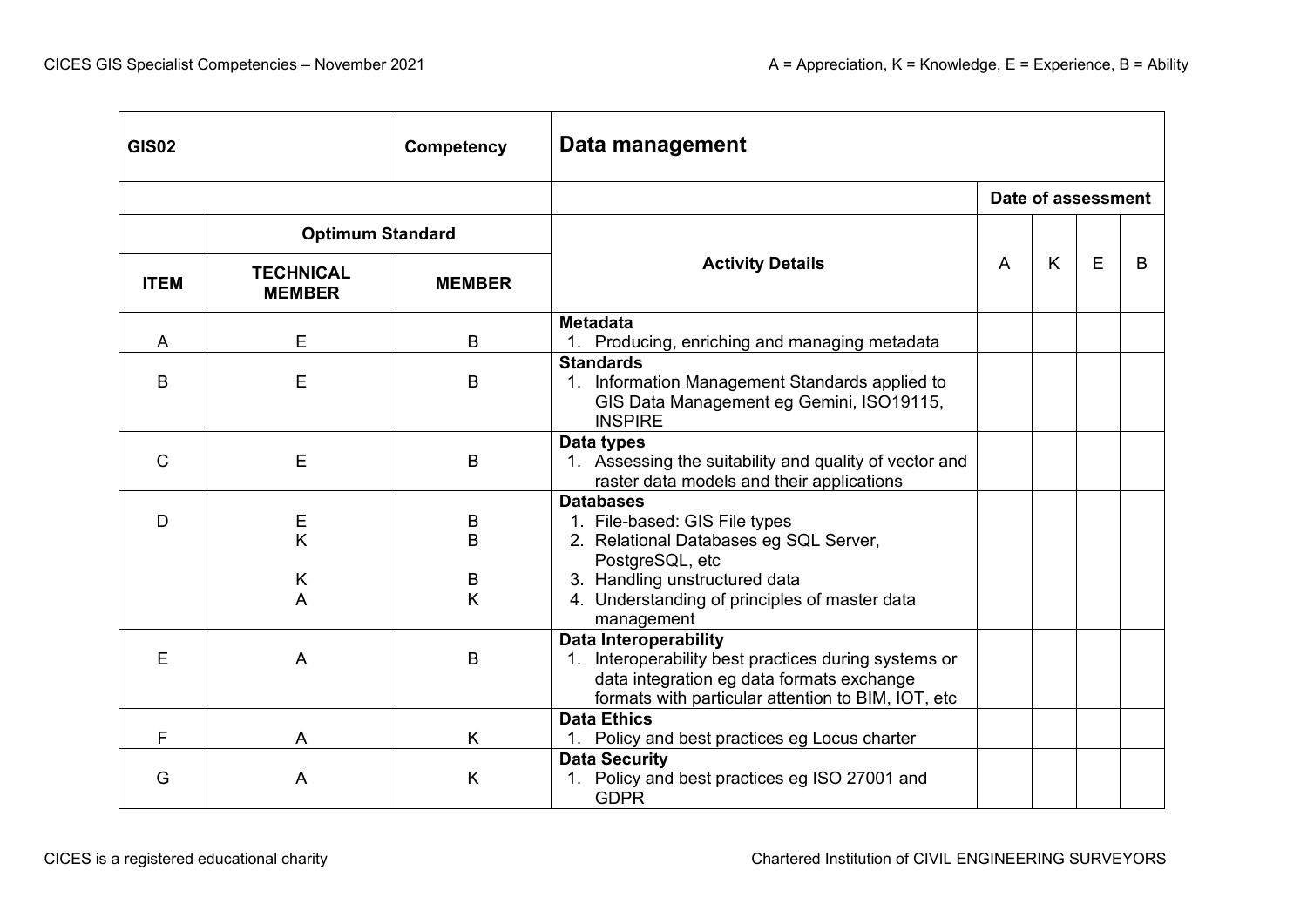GIS02: Data Management

| Name of Supervisor     | Name of Applicant |
|------------------------|-------------------|
| Supervisor's signature | Date              |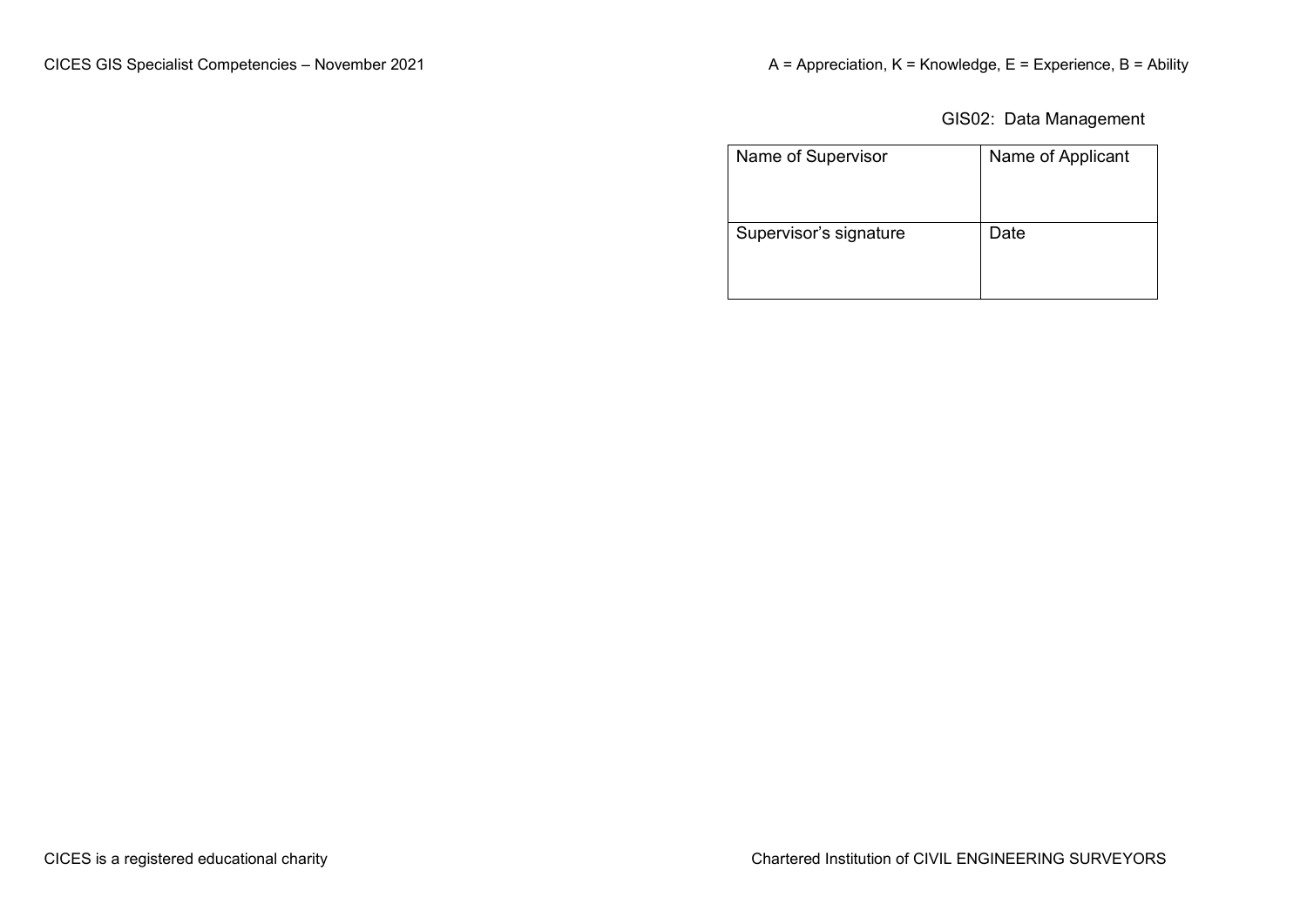| <b>GIS03</b><br>Competency |                                   |               | <b>GIS Analysis of Data</b>                                                                                                                                                                                                                                 |  |                    |   |   |  |  |
|----------------------------|-----------------------------------|---------------|-------------------------------------------------------------------------------------------------------------------------------------------------------------------------------------------------------------------------------------------------------------|--|--------------------|---|---|--|--|
|                            |                                   |               |                                                                                                                                                                                                                                                             |  | Date of assessment |   |   |  |  |
|                            | <b>Optimum Standard</b>           |               |                                                                                                                                                                                                                                                             |  |                    |   |   |  |  |
| <b>ITEM</b>                | <b>TECHNICAL</b><br><b>MEMBER</b> | <b>MEMBER</b> | <b>Activity Details</b>                                                                                                                                                                                                                                     |  | K                  | E | B |  |  |
| A                          | E                                 | B             | <b>Basic vector analysis</b><br>1. Buffering, overlay etc                                                                                                                                                                                                   |  |                    |   |   |  |  |
| B                          | K                                 | B             | <b>Advanced vector analysis</b><br>1. Network analysis, spatial statistics, temporal<br>analysis, cluster analysis, multi-variate analysis                                                                                                                  |  |                    |   |   |  |  |
| $\mathsf{C}$               | E                                 | B             | <b>Basic raster analysis</b><br>1. Reclassification, terrain modelling, map algebra,<br>filtering, flow, aspect, slope, basic interpolation<br>(inverse distance weighted etc)                                                                              |  |                    |   |   |  |  |
| D                          | A                                 | K             | <b>Advanced raster analysis</b><br>1. Geostatistics eg kriging, spline; advanced image<br>processing eg NDVI                                                                                                                                                |  |                    |   |   |  |  |
| E                          | E                                 | B             | <b>Scripted analysis and modelling</b><br>1. Scripted analysis and model building eg Esri<br>model-builder, SQL, FME, Python, R                                                                                                                             |  |                    |   |   |  |  |
| F                          | A                                 | K             | Data Science, Machine learning and artificial<br>intelligence<br>1. Understanding of basic terminology eg<br>labelled/training data, Artificial Intelligence,<br>Machine Learning, neural networks, heuristics,<br>errors, supervised/unsupervised learning |  |                    |   |   |  |  |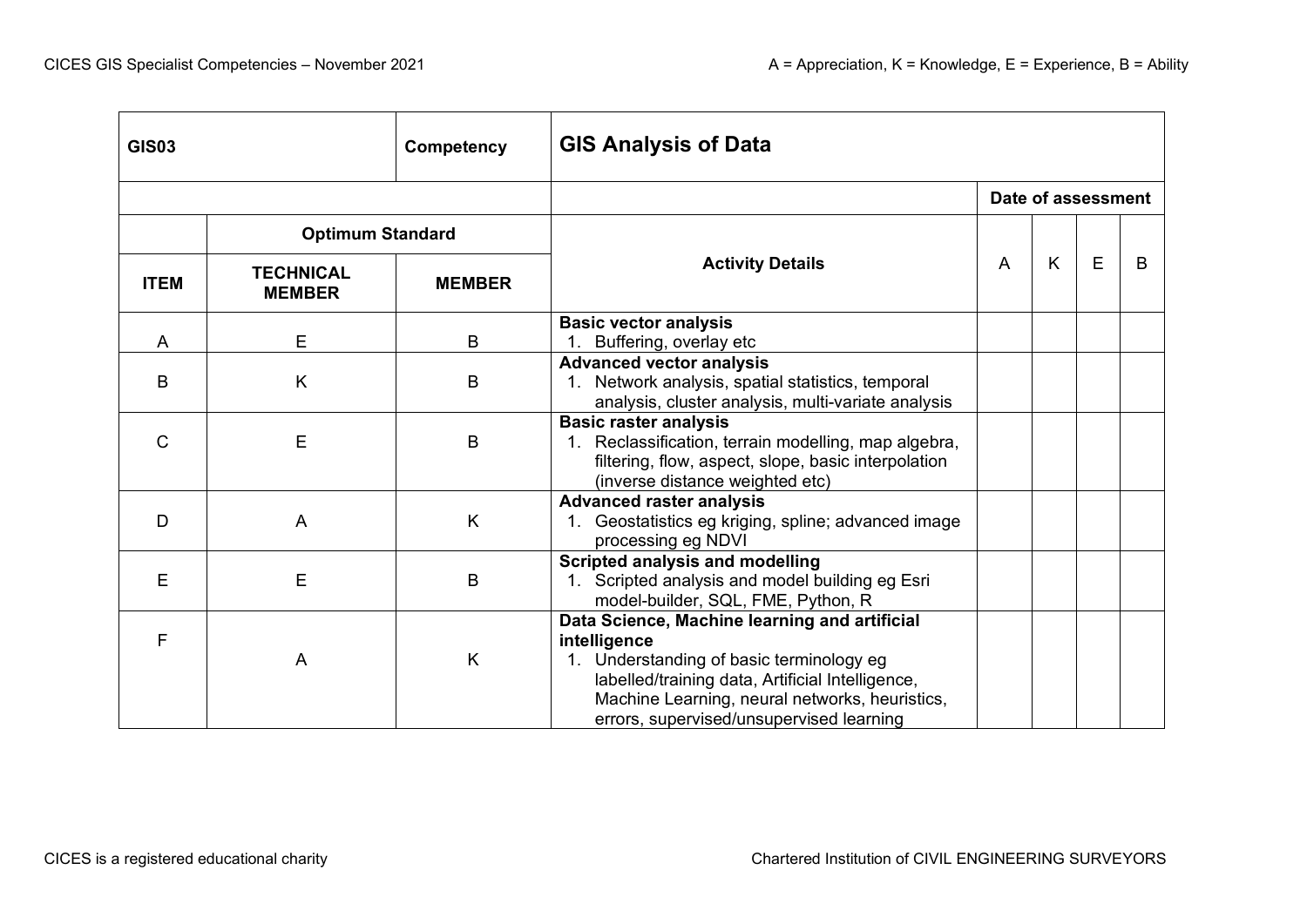GIS03: GIS Analysis of Data

| Name of Supervisor     | Name of Applicant |
|------------------------|-------------------|
| Supervisor's signature | Date              |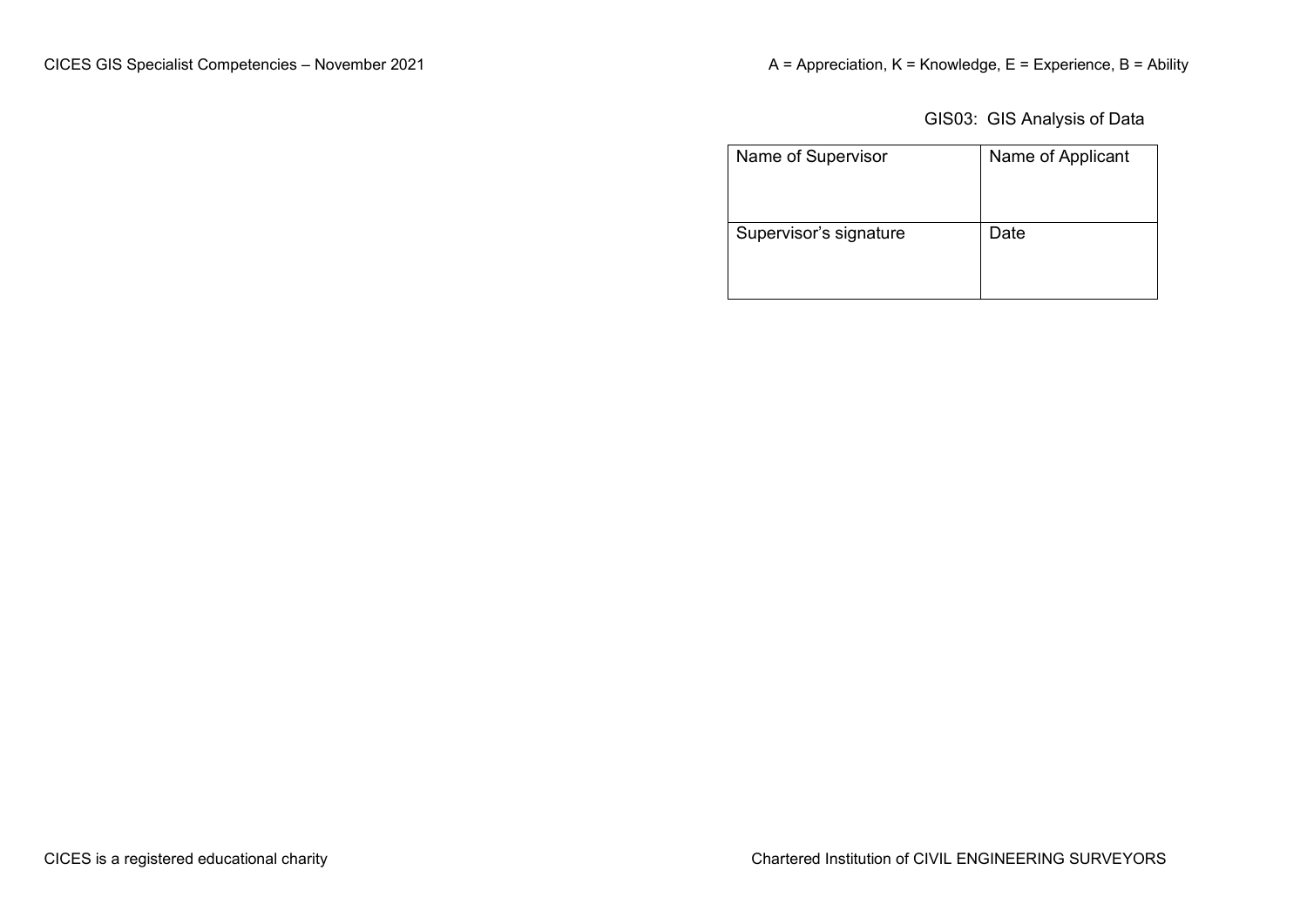| <b>GIS04</b><br>Competency |                                   |               | <b>Reporting/Visualisation</b>                                                                                                                                                                                                                                                     |   |                    |   |   |  |
|----------------------------|-----------------------------------|---------------|------------------------------------------------------------------------------------------------------------------------------------------------------------------------------------------------------------------------------------------------------------------------------------|---|--------------------|---|---|--|
|                            |                                   |               |                                                                                                                                                                                                                                                                                    |   | Date of assessment |   |   |  |
|                            | <b>Optimum Standard</b>           |               |                                                                                                                                                                                                                                                                                    |   |                    |   |   |  |
| <b>ITEM</b>                | <b>TECHNICAL</b><br><b>MEMBER</b> | <b>MEMBER</b> | <b>Activity Details</b>                                                                                                                                                                                                                                                            | A | K                  | E | B |  |
| A                          | B                                 | B             | 2D Map creation<br>Designing and creating maps following the<br>$1_{\cdot}$<br>principles of cartographic design eg<br>generalisation, labelling,<br>symbology, projections, map layout (map face /<br>map surround information - Scale, Orientation,<br>Grid / Graticule, Legend) |   |                    |   |   |  |
| B                          | A                                 | E             | 3D Map creation<br>1. Designing and creating 3D maps with 3D<br>authoring tools, processes and standards eg<br>BIM (textures, materials), 3D CAD in GIS, vertical<br>datums                                                                                                        |   |                    |   |   |  |
| C                          | B                                 | B             | Dashboards - Data Visualisation<br>1. Designing and creating spatially enabled<br>reporting tools eg visualise statistics &<br>quantification, report on spatial relationships<br>between multiple features                                                                        |   |                    |   |   |  |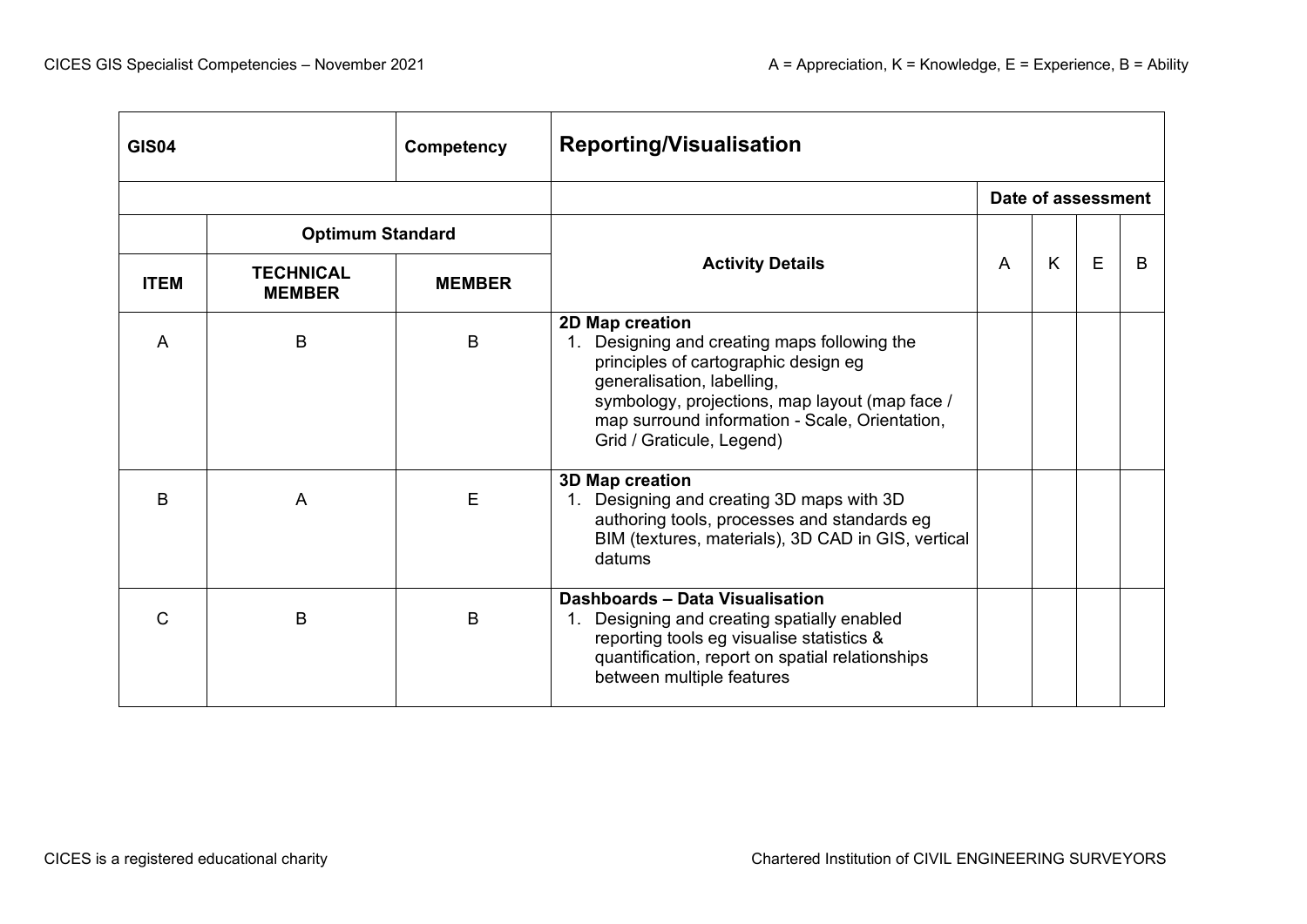GIS04: Reporting/Visualisation

| Name of Supervisor     | Name of Applicant |
|------------------------|-------------------|
| Supervisor's signature | Date              |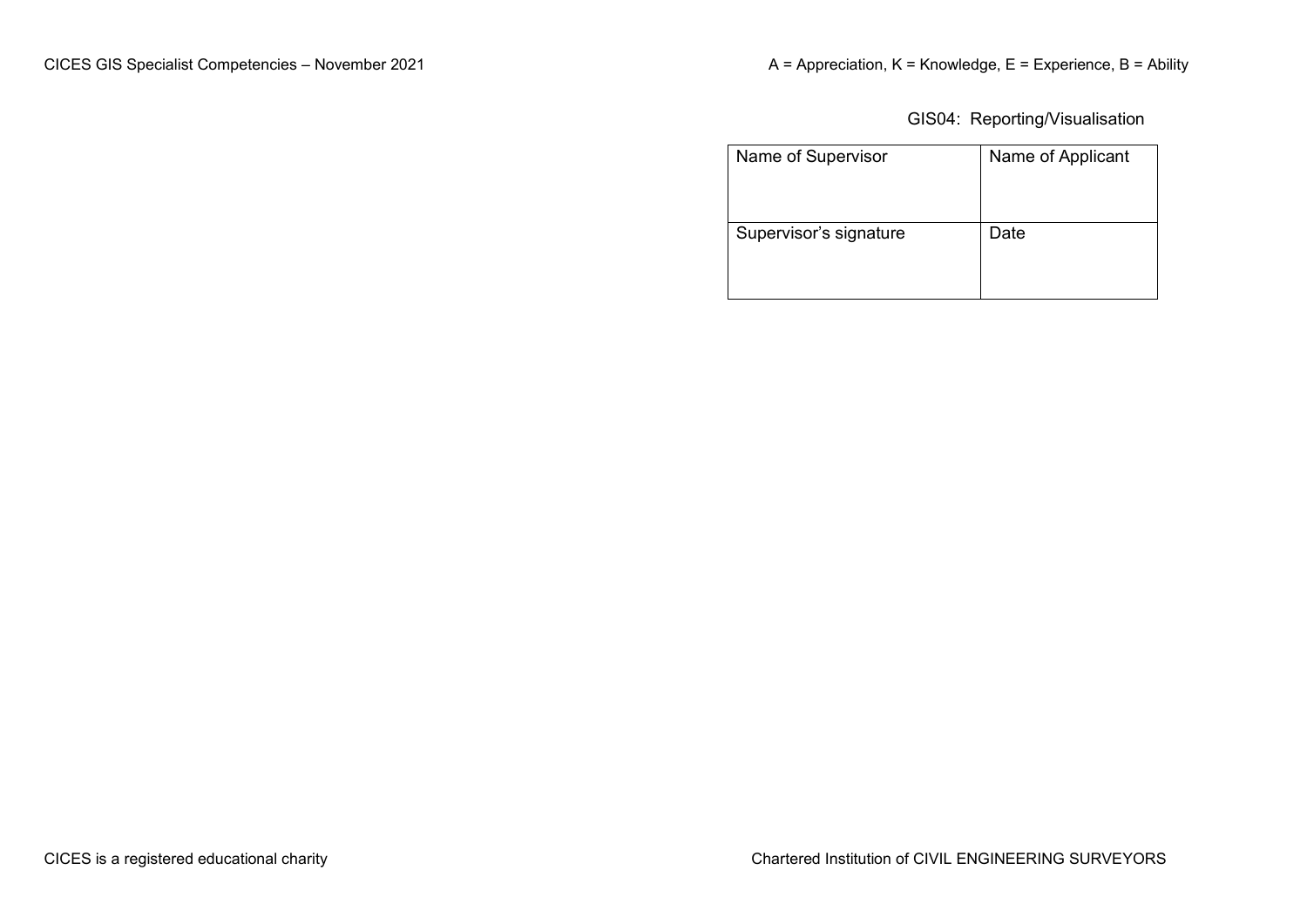| <b>GIS05</b><br>Competency |                                   |                               | <b>GIS Software and Platforms</b>                                                                                                                                                                                                                                                                                                                                            |  |   |                    |   |  |
|----------------------------|-----------------------------------|-------------------------------|------------------------------------------------------------------------------------------------------------------------------------------------------------------------------------------------------------------------------------------------------------------------------------------------------------------------------------------------------------------------------|--|---|--------------------|---|--|
|                            |                                   |                               |                                                                                                                                                                                                                                                                                                                                                                              |  |   | Date of assessment |   |  |
|                            | <b>Optimum Standard</b>           |                               |                                                                                                                                                                                                                                                                                                                                                                              |  |   |                    |   |  |
| <b>ITEM</b>                | <b>TECHNICAL</b><br><b>MEMBER</b> | <b>MEMBER</b>                 | <b>Activity Details</b>                                                                                                                                                                                                                                                                                                                                                      |  | K | E                  | B |  |
| A                          | Е                                 | B                             | <b>GIS Desktop software</b><br>Apply desktop GIS software to undertake<br>1.<br>your role                                                                                                                                                                                                                                                                                    |  |   |                    |   |  |
|                            | K                                 | Е                             | Custom desktop GIS software eg specifying and<br>2.<br>using custom GIS software and tools                                                                                                                                                                                                                                                                                   |  |   |                    |   |  |
|                            | E                                 | B                             | 3 <sub>1</sub><br>Working with web APIs and GIS<br>servers eg adding, querying and managing web<br>data sources                                                                                                                                                                                                                                                              |  |   |                    |   |  |
|                            | E                                 | B                             | Automating workflows eg Model Builder, FME,<br>4.<br>Python, SQL                                                                                                                                                                                                                                                                                                             |  |   |                    |   |  |
| B                          | one at K and the rest<br>at A     | two at E and the<br>rest at K | <b>Web GIS</b><br>1. Web GIS API development<br>eg HTML, javascript GIS web development<br>Consuming data via APIs in the web<br>2.<br>environment<br>Sharing and managing data with GIS SaaS /<br>3.<br>PaaS / Server solutions<br>GIS Application server configuration and<br>4.<br>administration eg ArcGIS Server, GeoServer<br>Principles of web GIS architecture<br>5. |  |   |                    |   |  |
| C                          | 3 at K                            | 2 at K, 1 at E                | <b>Field GIS Software</b><br>Field GIS data collection software options<br>$1_{\cdot}$<br>eg Esri collector, Survey 123, bespoke company<br>tools for inspections<br>Field GIS data collection set up and<br>2.<br>configuration.<br>3.<br>Using Field GIS tools                                                                                                             |  |   |                    |   |  |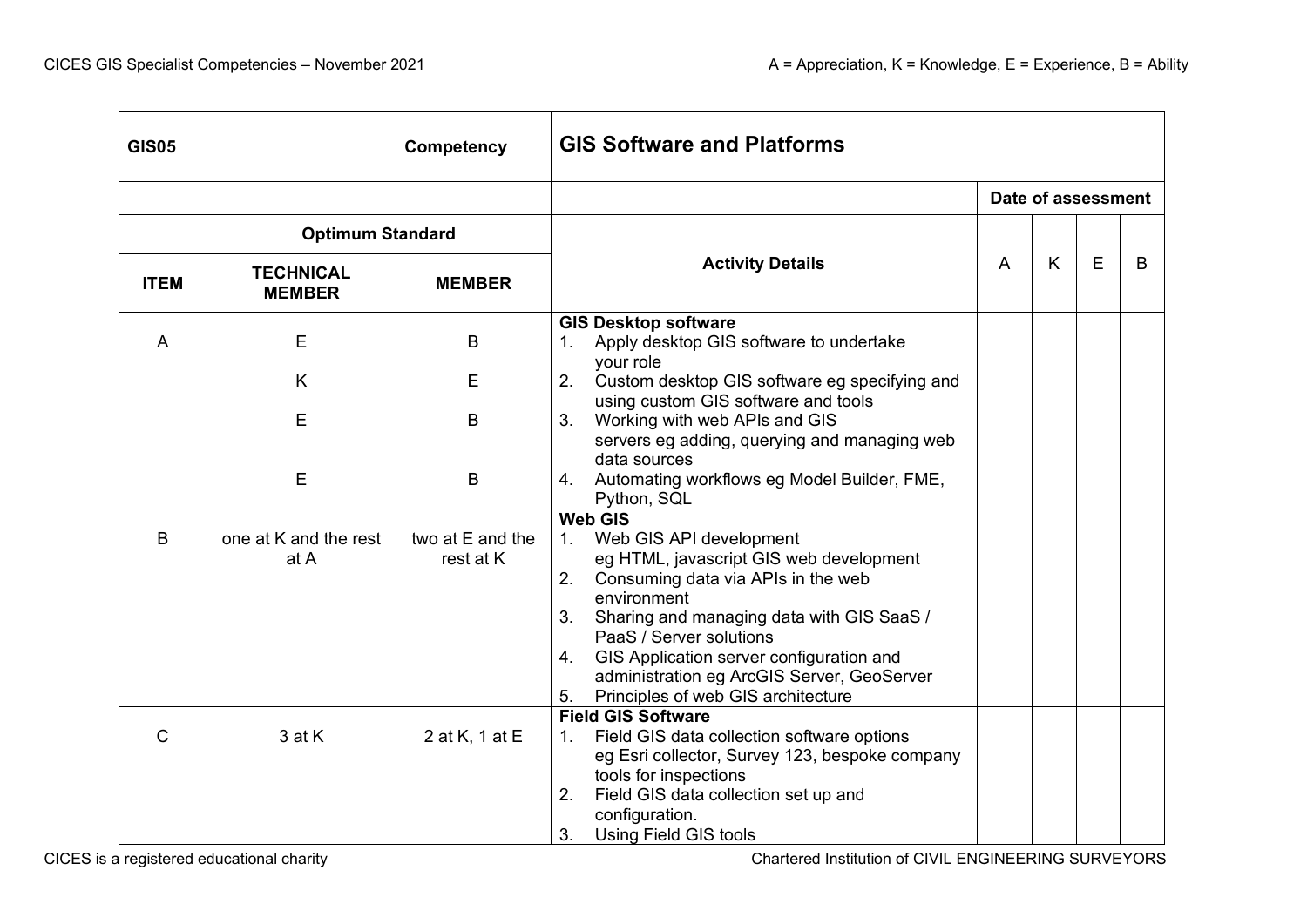GIS05: GIS Software and Platforms

| Name of Supervisor     | Name of Applicant |
|------------------------|-------------------|
| Supervisor's signature | Date              |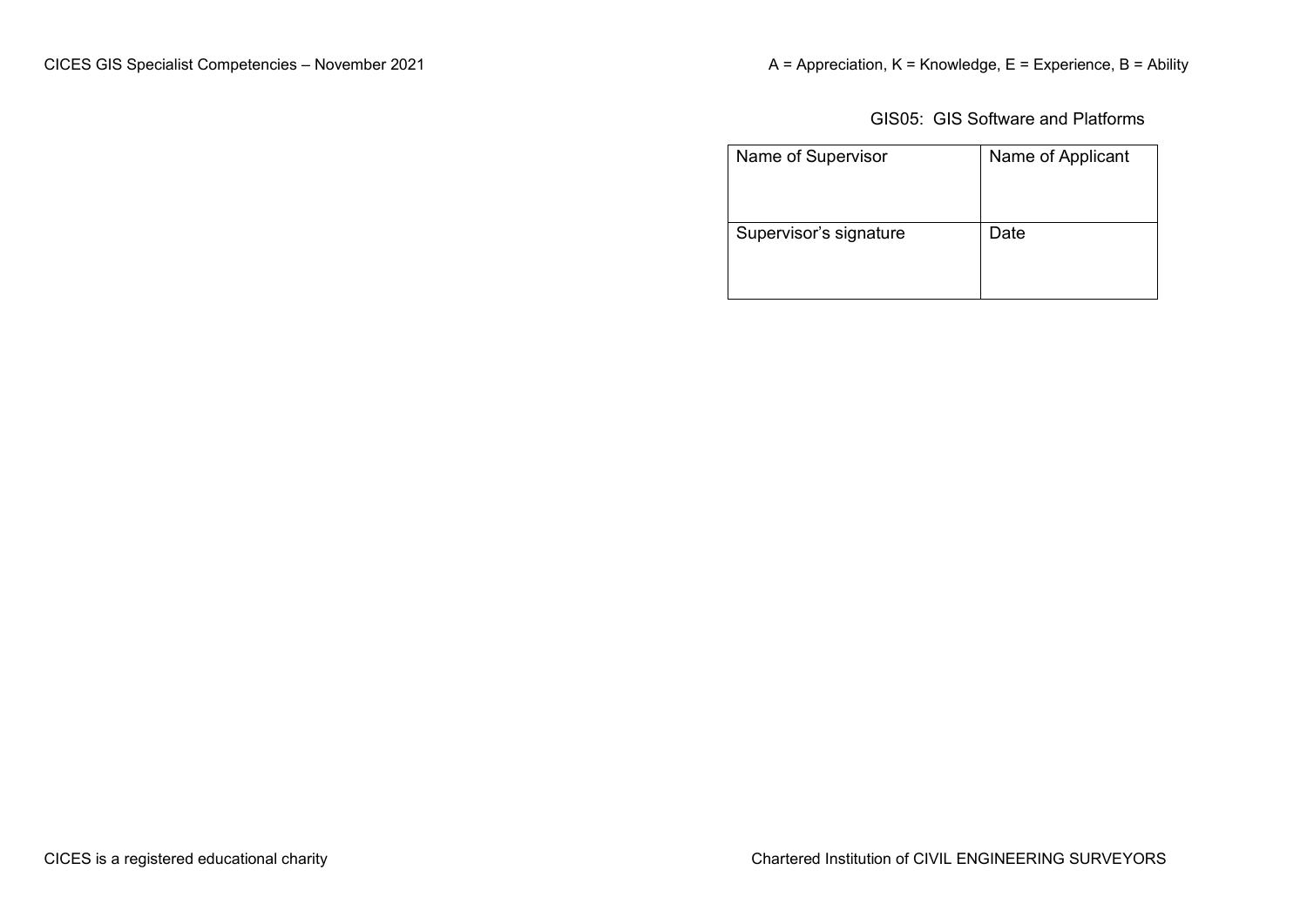| <b>GIS06</b><br>Competency |                                   |               | <b>Consultancy and Advocacy</b>                                                                                                                                                                                                                |   |   |                    |   |  |
|----------------------------|-----------------------------------|---------------|------------------------------------------------------------------------------------------------------------------------------------------------------------------------------------------------------------------------------------------------|---|---|--------------------|---|--|
|                            |                                   |               |                                                                                                                                                                                                                                                |   |   | Date of assessment |   |  |
|                            | <b>Optimum Standard</b>           |               |                                                                                                                                                                                                                                                |   |   |                    |   |  |
| <b>ITEM</b>                | <b>TECHNICAL</b><br><b>MEMBER</b> | <b>MEMBER</b> | <b>Activity Details</b>                                                                                                                                                                                                                        | A | K | E                  | B |  |
| A                          | E                                 | B             | <b>User requirements</b><br>Collecting and understanding requirements for<br>1.<br>GIS data collection, analysis, visualisation, and<br>development eg understanding map<br>requirements, field software requirements, web<br>app requirements |   |   |                    |   |  |
| B                          | K                                 | B             | <b>Evaluating and consulting</b><br>Translating user/customer requirements into<br>$\mathbf{1}$ .<br>technical and commercial specifications eg<br>developing a benefits case, developing a                                                    |   |   |                    |   |  |
|                            | E                                 | B             | proposal<br>Advising users/customers on best practice<br>2.                                                                                                                                                                                    |   |   |                    |   |  |
|                            | K                                 | B             | related to specific issues<br>Innovation and thought leadership eg The<br>3.<br>implementation of a new process and system<br>within GIS                                                                                                       |   |   |                    |   |  |
| $\mathsf{C}$               | E                                 | B             | Advocacy<br>Knowledge sharing, mentoring, and coaching in<br>$1_{\cdot}$<br>GIS best practice                                                                                                                                                  |   |   |                    |   |  |
| D                          | K                                 | E             | <b>Sustainability</b><br>Principles of sustainable GIS practices in civil<br>$\mathbf{1}$ .<br>engineering eg socially, economically, and<br>environmentally sustainable                                                                       |   |   |                    |   |  |